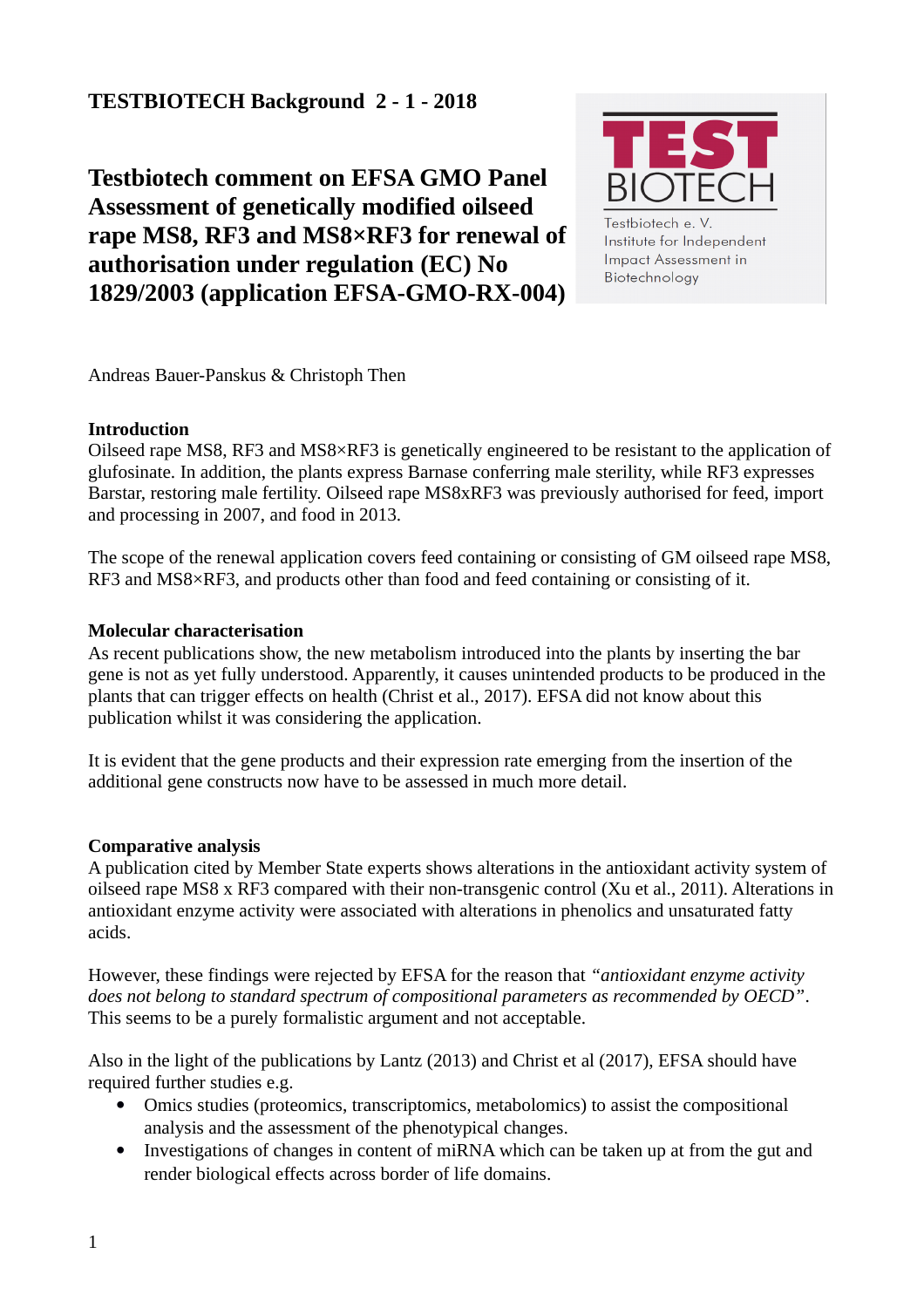Exposing the plants to a wide range of defined biotic or abiotic stressors to assess the true range of possible changes in the plants´ composition.

#### **Toxicology**

Thus far, no feeding study with the whole food and feed derived from oilseed rape MS8, RF3 and MS8×RF3 has been conducted. This is surprising because since 2014, 90-day feeding studies are requested (Commission Implementing Regulation (EU) No 503/2013). In our opinion, these requirements have to be imposed for applications for authorisation renewal if such studies are still missing at the stage of the application.

Safety issues regarding the bar gene are also presented in a new scientific publication that was published only days after the EFSA opinion on oilseed rape MS8, RF3 and MS8×RF3. Christ et al. (2017) describe unintended effects caused by the usage of herbicide resistance gene bar. According to the study, the bar gene as used in genetically engineered plants seems to produce two new enzymes, acetyl-aminoadipate and acetyl-tryptophan. These findings came as a surprise as the bar gene has been used in transgenic plants for decades without any indication that it may interfere with plant metabolism. According to the authors, acetyl-tryptophan is a naturally occurring metabolite in different plant species. However, acetyl-aminoadipate has never been reported as a plant metabolite before.

As this specific paper contains new scientific information, EFSA should reassess its opinion regarding oilseed rape MS8, RF3 and MS8×RF3. Further, all other genetically engineered plants containing the bar gene and already authorised in the EU should also be reassessed.

In addition, the risk manager has to make sure that the gaps between GMO regulation and pesticide regulations are closed. From a scientific and regulatory point of view, there is no justification for carrying out an assessment of herbicide-resistant genetically engineered plants for health risks and leaving out the residues from spraying with complementary herbicides. Health risk assessment cannot be reduced to what is required under Regulation 396/ 2005 (Pesticide Regulation) since this assessment does not take the specific pattern of exposure and relevant cumulative effects into account; this can also concern specific issues that are clearly related to GMO risk assessment, such as gene expression, plant composition and phenotypical characteristics.

In this context, open questions regarding the food/feed safety of oilseed rape MS8, RF3 and MS8×RF3 were addressed by Member State experts. Experts cited uncertainties with respect to the toxicological evaluation of the metabolite N-acetyl-glufosinate (N-Ac-GLF), which is produced in GM oilseed rape Ms8xRf3 due to the expression of the PAT protein (bar gene). Experts cited a publication by Lantz (2013) indicating potential toxic effects on humans by N-Ac-GLF and asked for an evaluation of the toxicity of N-Ac-GLF before extension of commercial use of this GMO. However, this was rejected by EFSA *("N-Acetyl-glufosinate is a plant protection product metabolite and therefore the comment is outside the remit of the GMO Panel").* 

We are not aware that these risks were investigated elsewhere. Therefore, the renewal process has to be stopped until a conclusion can be drawn on the open questions associated with the application of the complementary herbicide.

#### **Environmental risk assessment**

Europe is the centre of origin and genetic diversity for the group of *Brassica* plants to which oilseed rape belongs. Thus, there are several wild relatives that can interbreed with *Brassicus napus*. Oilseed rape (*Brassica napus*) can spread via pollen and seeds. Further, the seed remains viable in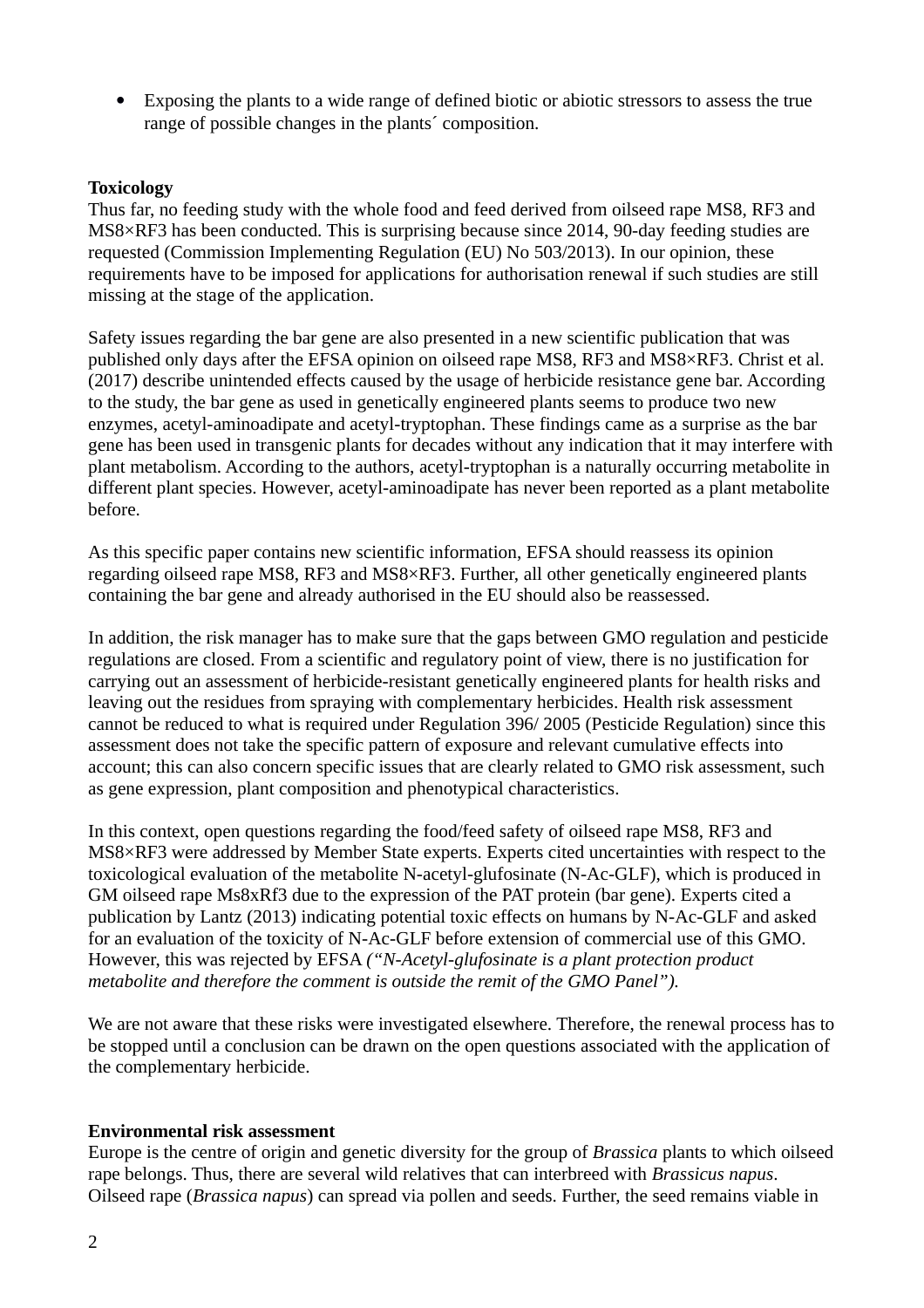the soil for more than ten years (Lutman et al., 2003). Consequently, oilseed rape has a high potential for establishing volunteer plants even many years after the first sowing.

Testbiotech strongly insists that findings presented in other public consultations regarding genetically engineered oilseed rape should be addressed by the EU Commission and EFSA (see, for example, Then, & Bauer-Panskus, 2017). This is especially important in the case of a publication by Banks (2014) on the persistence of oilseed rape.

Banks (2014), a researcher who led the first long-term study over a period of 11 years on feral oilseed rape populations, comes to the conclusion that feral oilseed rape populations

> *"can persist and flower outside the range of cropped oilseed rape plants. It has become part of the native weed and wildflower community, but to date has had no major ecological impact. The long term demographic changes in feral oilseed rape that were found in the 11 year study could not have been predicted from the initial early years when there were few populations or from prior estimates of risk carried out at small spatial scales."*

#### **Monitoring**

EFSA agrees with the notifier that no targeted case-specific monitoring of the uncontrolled spread of the transgenic and related gene flow is necessary if import is allowed. It would be up to the notifier and other members of the industry lobby organisation, EuropaBio, to oversee the import and report potential unanticipated adverse effects.

Several experts from EU Member States (EFSA, 2017b) voiced concern regarding this approach. They believe there is a need for much more targeted case-specific monitoring of factual gene flow. Thus, case-specific monitoring should be run in regions where oilseed rape MS8, RF3 and MS8×RF3 will be transported, stored, packaged, processed or used. In case of substantial losses and spread of oilseed rape MS8, RF3 and MS8×RF3 oilseed rape, all receiving environments need to be monitored.

Recently, including in Europe, studies on feral oilseed rape stemming from imports were conducted in the vicinity of "hot spots", such as oil mills and along transportation roads. Fertile genetically engineered oilseed rape was found in Switzerland (Hecht et al., 2012, Schoenenberger & D'Andrea, 2012, Schulze et al., 2014). In Germany, large amounts of feral oilseed rape were found in the vicinity of oils mills and seed processing industries at the harbours along the river Rhine (Franzaring et al., 2016). Only one of the plants proved to be transgenic. Nevertheless, the findings indicate an urgent need for monitoring efforts.

In the light of the potential environmental risks, the monitoring plan as presented cannot be accepted.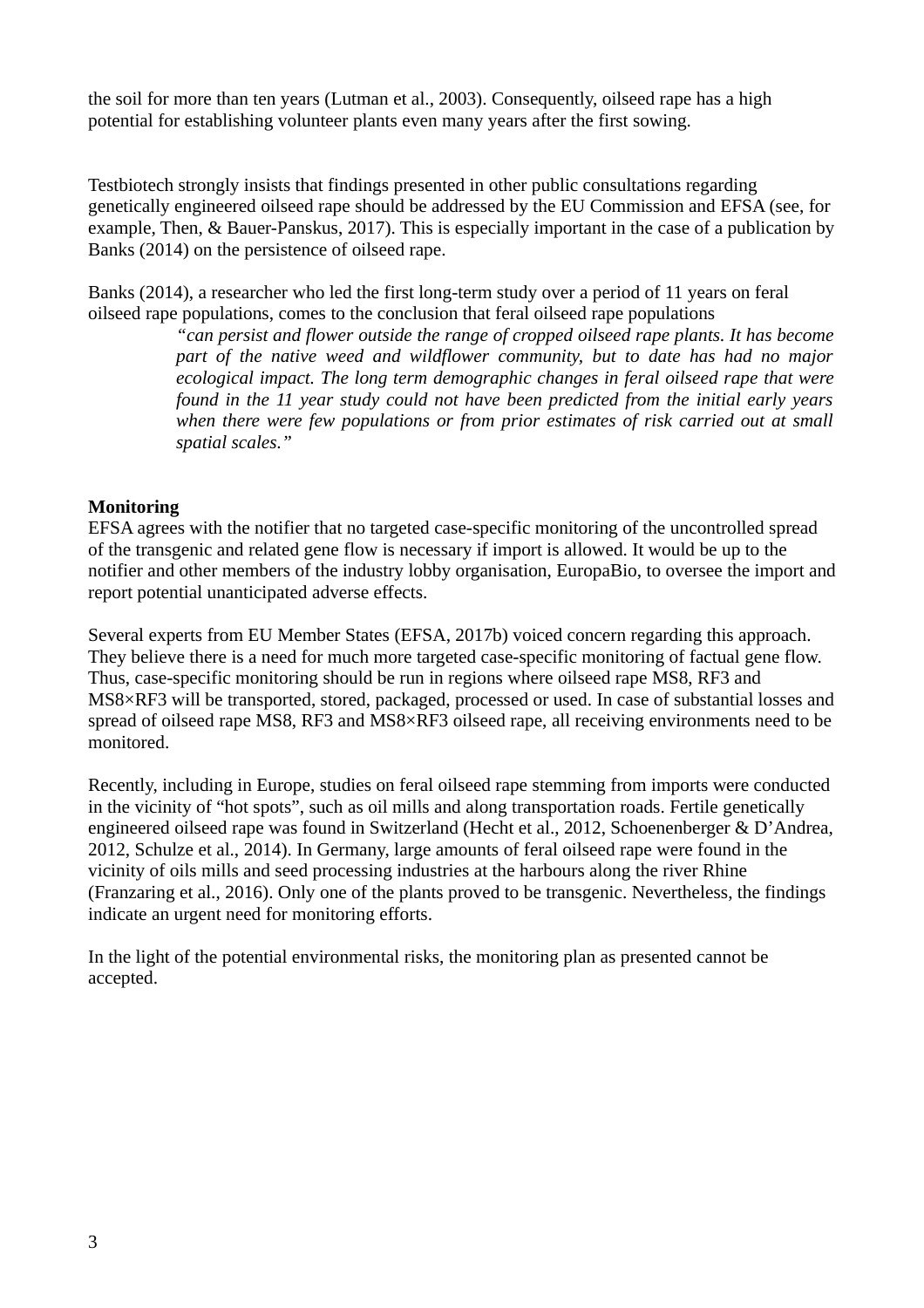### **Conclusions**

The import of viable whole kernels of oilseed rape MS8, RF3 and MS8×RF3 cannot be allowed. The opinion of EFSA has to be rejected due to major flaws and substantial gaps. New evidence shows that the opinion of EFSA is not conclusive.

### **References**

Banks, G. (2014) Feral oilseed rape populations within a Scottish landscape: implications for GM coexistence and environmental risk assessment (Doctoral dissertation, University of Dundee). [http://ethos.bl.uk/OrderDetails.do?uin=uk.bl.ethos.613607?](http://ethos.bl.uk/OrderDetails.do?uin=uk.bl.ethos.613607)

Christ, B., Weng, J. K., Guyer, L., Hochstrasser, R., Francisco, R., Hörtensteiner, S., & Aubry, S. (2017). Non-specific activities of the major herbicide-resistance gene BAR. Nature plants, 1. <https://www.nature.com/articles/s41477-017-0061-1>

EFSA (2017a) Scientific opinion on the assessment of genetically modified oilseed rape MS8, RF3 and MS8×RF3 for renewal of authorisation under regulation (EC) No 1829/2003 (application EFSA-GMO-RX-004). EFSA Journal 2017;15(11):5067, 12 pp. <https://doi.org/10.2903/j.efsa.2017.5067>

EFSA (2017b) Application EFSA-GMO-RX-004 by Bayer CropScience, Comments and opinions submitted by Member States during the three-month consultation period, Register of Questions, <http://registerofquestions.efsa.europa.eu/roqFrontend/ListOfQuestionsNoLogin?0&panel=ALL>

EFSA (2005) Conclusion regarding the peer review of the pesticide risk assessment of the active substance glufosinate. EFSA Journal 2005;3(4):RN-27, 81 pp. doi:10.2903/j.efsa.2005.27r

Franzaring, J., Wedlich, K., Fangmeier, A., Eckert, S., Zipperle, J., Krah-Jentgens, I., ... & Züghart, W. (2016). Exploratory study on the presence of GM oilseed rape near German oil mills. Environmental Science and Pollution Research, 23(22), 23300-23307.

Hecht, M., Oehen, B., Schulze, J., Brodmann, P., Bagutti, C. (2013) Detection of feral GT73 transgenic oilseed rape (Brassica napus) along railway lines on entry routes to oilseed factories in Switzerland. Environmental Science and Pollution Research, 21(2): 1455-1465.

Lantz, S.R. (2013) Atypical organophosphorus toxicology of the herbicides glufosinate and ethephon. Berkeley, University of California. Doctor of Philosophy in Molecular Toxicology: 62. <https://escholarship.org/uc/item/7mr2s4s4>

Lutman, P.J.W., Freeman, S.E., Pekrun, C. (2003) The long-term persistence of seeds of oilseed rape (Brassica napus) in arable fields. The Journal of Agricultural Science, 141(2): 231-240.

Schoenenberger, N., & D'Andrea, L. (2012) Surveying the occurrence of subspontaneous glyphosate-tolerant genetically engineered Brassica napus L.(Brassicaceae) along Swiss railways. Environmental Sciences Europe, 24(1): 1-8. [http://link.springer.com/article/10.1186/2190-4715-24-](http://link.springer.com/article/10.1186/2190-4715-24-23) [23](http://link.springer.com/article/10.1186/2190-4715-24-23)

Schulze, J., Frauenknecht, T., Brodmann, P., Bagutti, C. (2014) Unexpected Diversity of Feral Genetically Modified Oilseed Rape (Brassica napus L.) Despite a Cultivation and Import Ban in Switzerland. PLoS ONE 9(12): e114477. [http://journals.plos.org/plosone/article?](http://journals.plos.org/plosone/article?id=10.1371/journal.pone.0114477) [id=10.1371/journal.pone.0114477](http://journals.plos.org/plosone/article?id=10.1371/journal.pone.0114477)